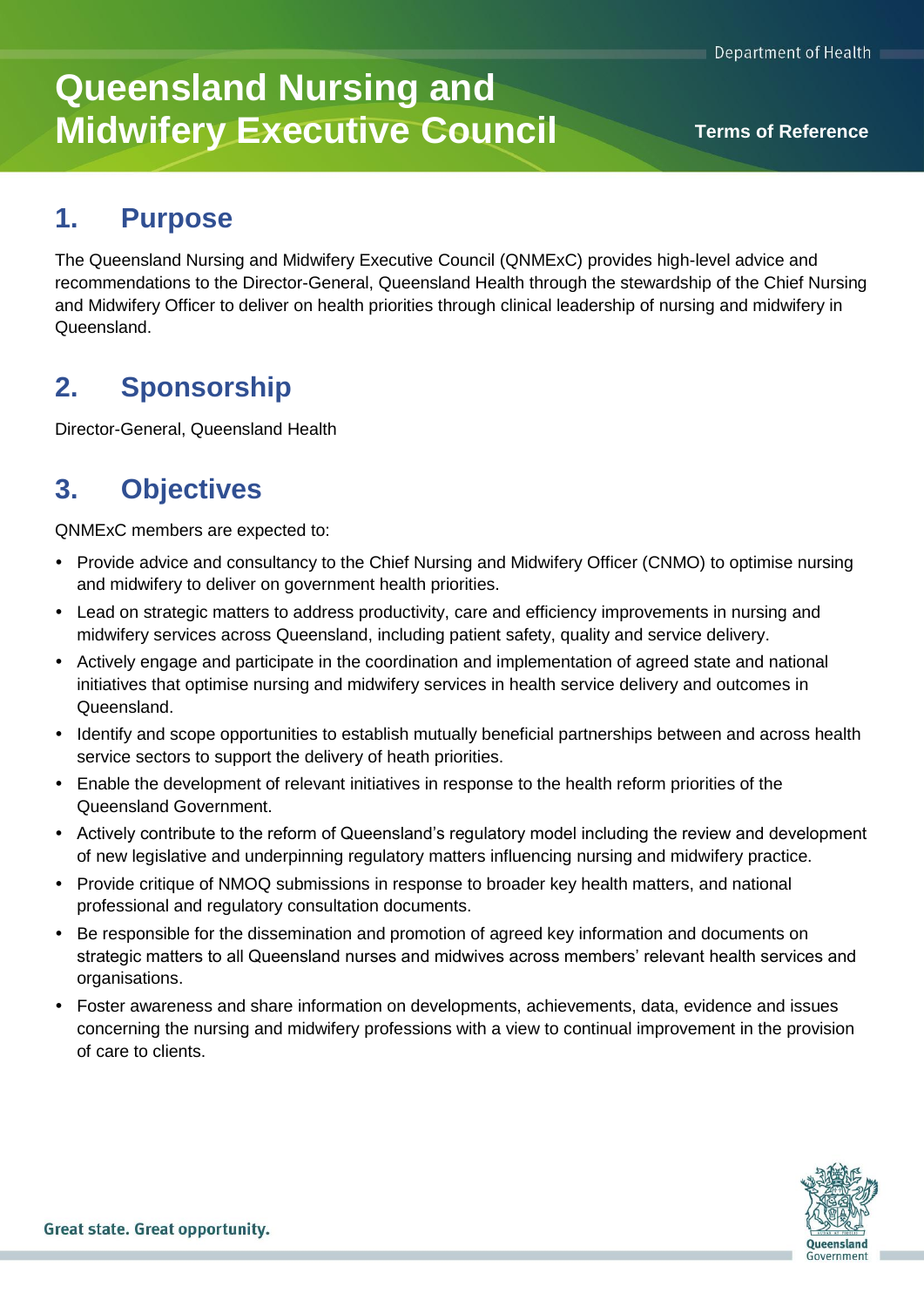### **4. Meeting schedule**

- Meetings held on the third Tuesday of every even month: 9.30 am to 3.00 pm.
- The Chair may convene additional meetings, establish sub-committees and reference groups, and cancel or defer meetings according to business requirements.

# **5. Reporting**

The CNMO shall include in the Nursing and Midwifery Office, Queensland annual report the activities of QNMExC.

# **6. Membership**

### **Chair**

Chief Nursing and Midwifery Officer

*Members of QNMExC are appointed by the CNMO.* 

*Where agreed to by the Chair, other representatives may be invited to participate in QNMExC.* 

*Members will be from executive level nurses and midwives in service providers* 

#### **Members**

- Executive nursing and midwifery professional leads from:
	- Hospital and Health Service representatives—metropolitan, regional, rural and remote and children's services (five)
	- Mater Health Services (two)
	- Ramsay Health (one)
	- Uniting Care Health (one)
	- Private Hospital Association, Queensland (one)
	- Non-government community and primary healthcare services (three)
- Queensland Head of Schools of Nursing and Midwifery nominated representatives (two)
- Private practice midwifery service providers (two)

### **Ex-officio members**

- Nursing Directors/Midwifery and Nursing Director, Nursing and Midwifery Office Queensland
- Assistant Director of Nursing, Nursing and Midwifery Office Queensland
- Performance and Reporting Officer, Nursing and Midwifery Office Queensland
- Principal Analyst and Research Officer, Nursing and Midwifery Office Queensland

### **Proxies**

- QNMExC secretariat must be advised prior to the meeting of proxy attendance.
- All proxies must be approved by the Chair prior to meeting attendance.
- When a member is unable to attend a meeting, the proxy should be suitably briefed prior to the meeting.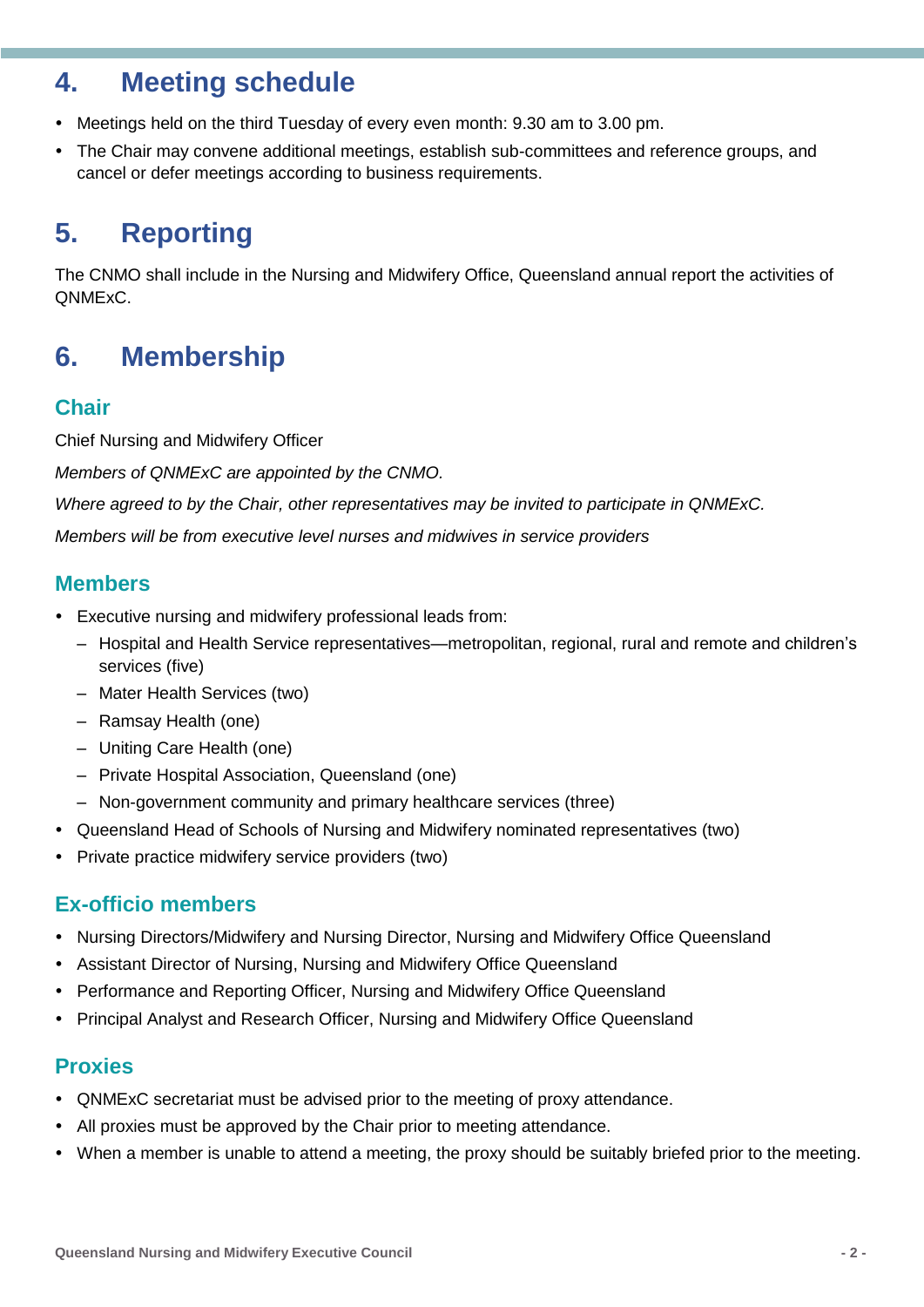#### **Reference groups**

Through shared governance models and processes the following groups will inform, and work with CNMO:

- Rural and Remote Directors of Nursing and Midwifery
- Hospital and Health Services, Nursing and Midwifery Executive Leadership
- Professional Nursing and Midwifery organisations and associations

### **7. Regular invitees**

- Director-General (bi-annual)
- Deputy Director-Generals (bi-annual)
- Principal Commercial Consultant, Contestability Branch
- Representatives from the Queensland Health Reform Taskforce
- Chief Executive Officer, CheckUP Australia (quarterly)
- Health Service Chief Executive representative (bi-annual)

### **8. Quorum**

- A quorum for QNMExC is 50 per cent of the total membership, excluding ex-officio members, plus one.
- A resolution shall only be made if there is a quorum.

### **9. Confidentiality**

- QNMExC members may receive information that is regarded as confidential, 'commercial-in-confidence', or have other privacy implications.
- Members acknowledge their responsibility to maintain confidentiality of all information that is not in the public domain.
- A QNMExC member must not intentionally disclose confidential information gained as a result of being a member of QNMExC to anyone except to the extent necessary to perform the member's functions relating to QNMExC.

## **10. Business rules**

### **Secretariat**

Secretariat is provided by the Nursing and Midwifery Office, Queensland.

### **Agenda and records**

- Agenda items must be received by the Secretariat at least 10 working days prior to the scheduled meeting.
- Agenda and relevant papers will be sent out to all members five working days prior to the meeting.
- Late agenda items will be tabled at the discretion of the Chair.
- Table of action items from each meeting will be distributed to members within five working days of the meeting.